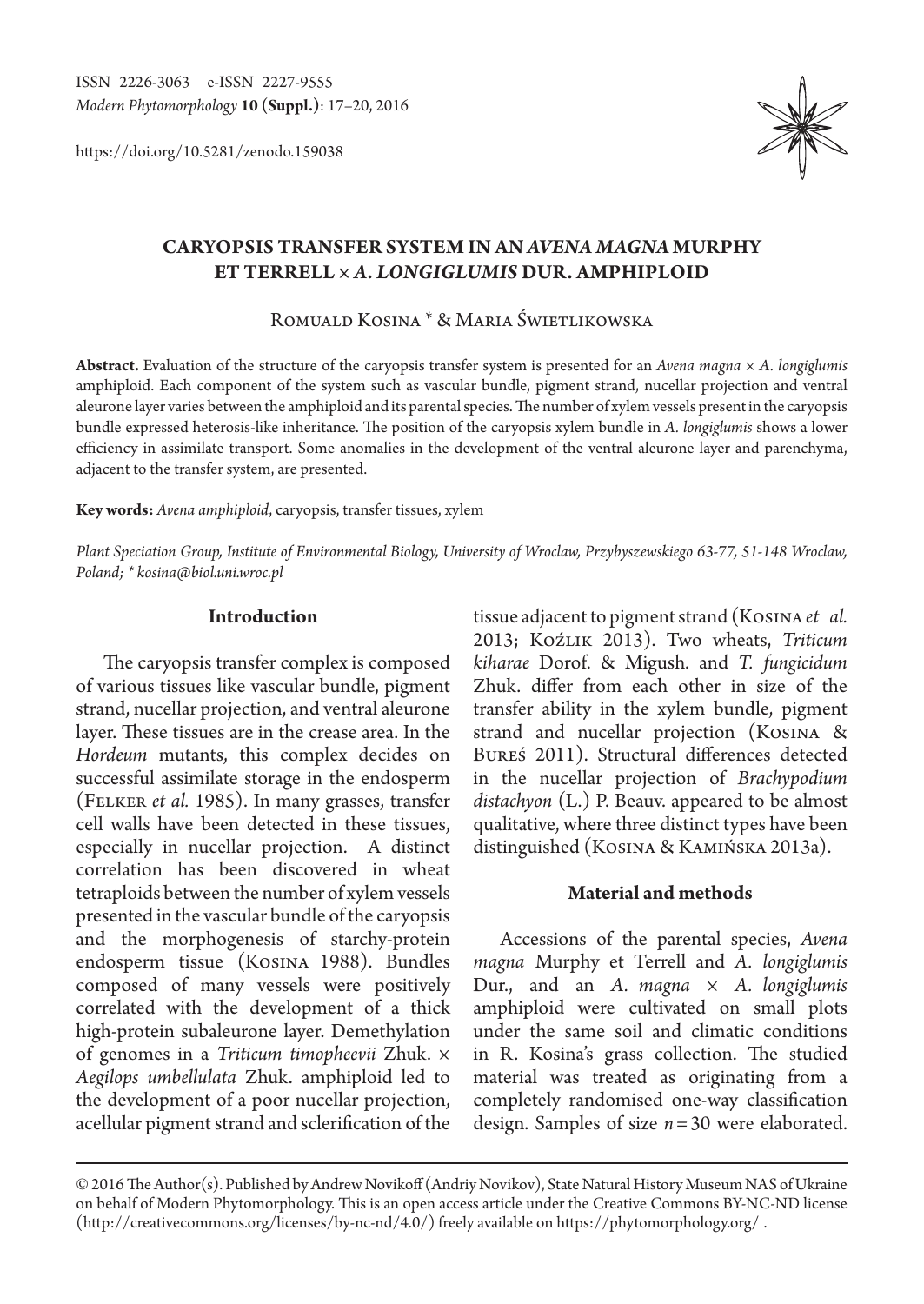Caryopses were fixed in FAA, in the following proportions: formaldehyde (40%) : ethanol (50%) : glacial acetic acid (10%). After fixation, caryopses were rinsed three times in tap water and cut in the central part, in a plane perpendicular to the caryopsis axis. For cutting, a freezing microtome K TS-II (USSR) was used. Cross-sections of caryopses about 40 µm in thickness were mounted in glycerin as semipermanent slides. The slides were documented in a polarizing Amplival microscope (Carl Zeiss, Jena, Germany). A natural fluorescence of tissues has been observed in an Olympus BX60 epifluorescence microscope with triple filter (DAPI, TRITC, FITC). Images were taken with an Olympus E-520 camera (Olympus Imaging Europa GMBH, Hamburg, Germany).

# **Results and discussion**

The organization of the caryopsis transfer system in oats is similar to that of other grasses. In the maternal species, *A. magna*, the xylem bundle is composed of nearly 19 vessels. Some of them are clearly visible in Fig. 1 A. In the paternal species, *A. longiglumis*, the xylem bundle is distinctly smaller, and consists from about 9 vessels (Fig. 1 C). In *A. longiglumis*, the distance between the xylem and the pigment strand is larger compared to that in *A. magna* (Fig. 1 C *vs* 1 A), and this distance can be several times larger (Fig. 1 D, see a dotted line between pigment strand and vascular bundle). Thus, the efficient transport of assimilate provided by vascular bundle into endosperm is distinctly lower in *A. longiglumis*. On the other hand, in the amphiploid, the vascular bundle and adjacent parenchyma are isolated from other parts of pericarp by a thickwalled structure (Fig. 1 E, see white arrows). Also, a pericarp epidermis with thick internal and external tangential walls additionally isolates this area. Under polarizing light, these walls show a strong reaction, because of the presence of high cellulose content. Sclerification of the caryopsis transfer system has also been noted in other oat species such as *A. brevis* Roth and *A. strigosa* Schreb. (Grabińska 2008). The xylem bundle in

the amphiploid is large and composed of up to 30 vessels (Fig. 1 B). Such a significant transgression of parental characteristics in the amphiploid can be a result of heterosis. After colchicine treatment of F1 plants, genomes of each parent occur as homologous sets in an amphiploid; however, interactions between the genomes of both parents and multiple translocations observed in the oat hybrid progeny create a heterozygous complex with expression of heterosis. This phenomenon of inheritance observed in successive generations in plant hybrids can be considered as a multiple heterosis (PALILOV 1976). In the amphiploid, the morphology of the xylem bundle, but also multivariate characteristics of spikelet and abaxial epidermis of lemma show that the uniparental dominance is expressed, showing a distinct shift towards the maternal species, A. *magna* (SWIETLIKOWSKA 2008). In another cereal amphiploid, *Triticum timopheevii × Aegilops umbellulata*, the number of placental xylem vessels is highly positively correlated with the width and thickness of caryopsis and height of nucellar projection (Kosina 2014).

As a rule, the aleurone layer develops between the nucellar projection and the starchy endosperm. In this area, the aleurone cells have transfer walls that are not present in others parts of the caryopsis. Some anomalies in the development of transfer system are detected in this area in *A. longiglumis* (Fig. 1 D, green arrow) and to a greater extent in the amphiploid. The aleurone layer is not developed there and the cells of the starchy endosperm adjoin nucellar projection. Such a pattern of development has been observed in other grasses such as *Brachypodium sylvaticum* (Huds.) P. Beauv. (Kłyk 2005), *B. distachyon* (Kosina *et al.*  2012; Kosina & Kamińska 2013b), *Avena wiestii* Steudel (Grabińska 2008) and *Bromus secalinus* L. (Kochmański 2008), but it seems to be more frequent in plants of hybrid origin (Bureś 2008; Tomaszewska 2009; Zając 2009; Koźlik 2013).

The development of the amphiploid caryopses appeared to be less stable than that in parental species (ŚWIETLIKOWSKA 2008). In amphiploid plants, the most frequent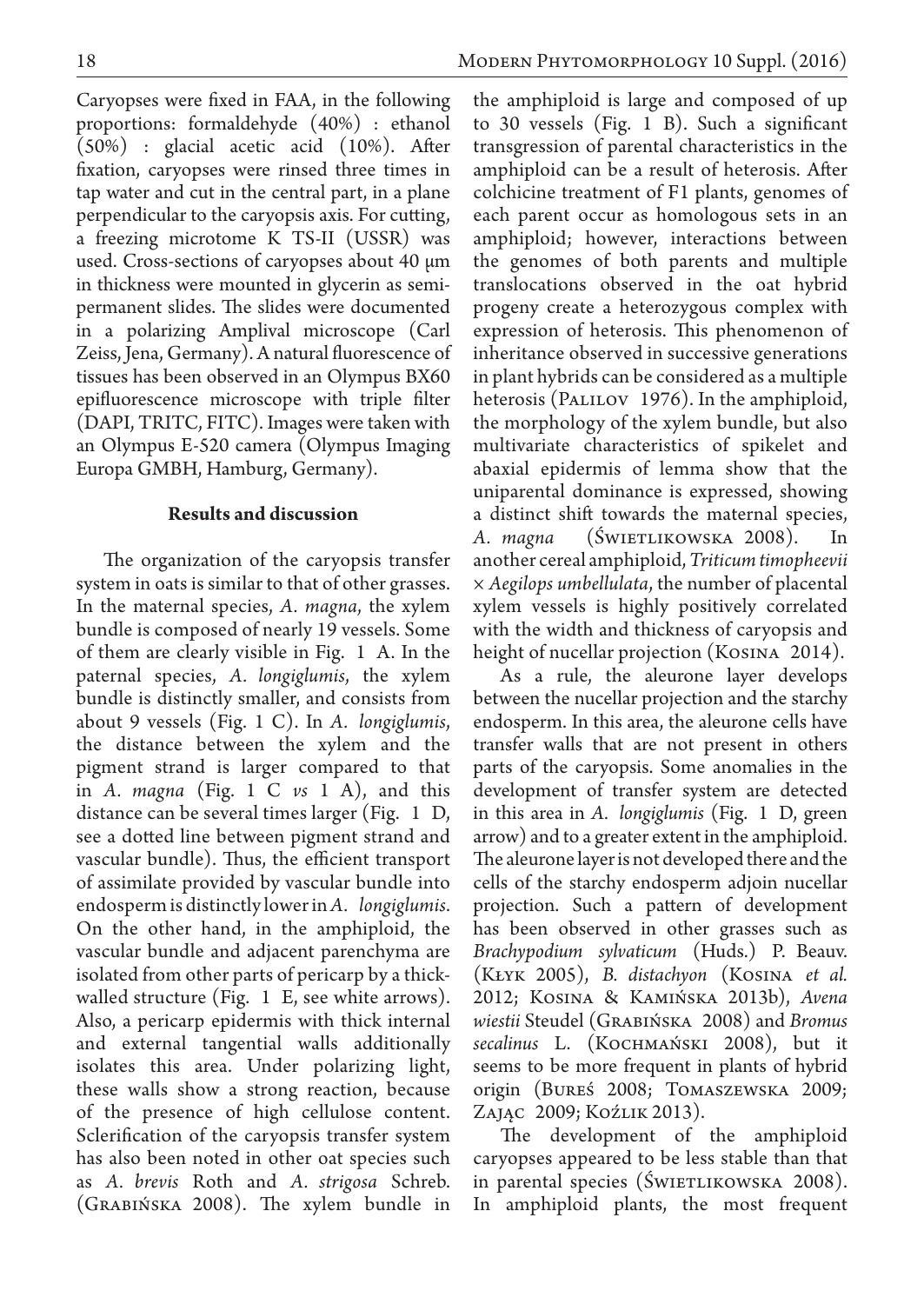

**Fig. 1.** Caryopsis xylem bundles in parental species *Avena magna* (**A**) and *A. longiglumis* (**C**), and in the amphiploid (**B**). Caryopsis transfer system in *A. longiglumis* (**D**) and in the amphiploid (**E**). **np** – nucellar projection; **ps** – pigment strand. Xylem bundles are encircled by **green dotted lines**. Thick cell walls isolating the vascular bundle are indicated by **white arrows** in **E**. Absence of aleurone layer at the border between the nucellar projection and starchy endosperm is indicated by a **green arrow** in **D**. **A-C** – as observed under polarising light; **D, E** – epifluorescence images. Microscope magnification for  $\mathbf{A}-\mathbf{C} - \times 200$ ; for  $\mathbf{D}, \mathbf{E} - \times 80$ .

chromosome number is 41. Cytogenetic behaviour, with bridges, laggards and telocentrics, can lead to this hipohexaploid level.

### **Concluding remarks**

The *4x/2x Avena* amphiploid expressed some cytogenetic and developmental instability